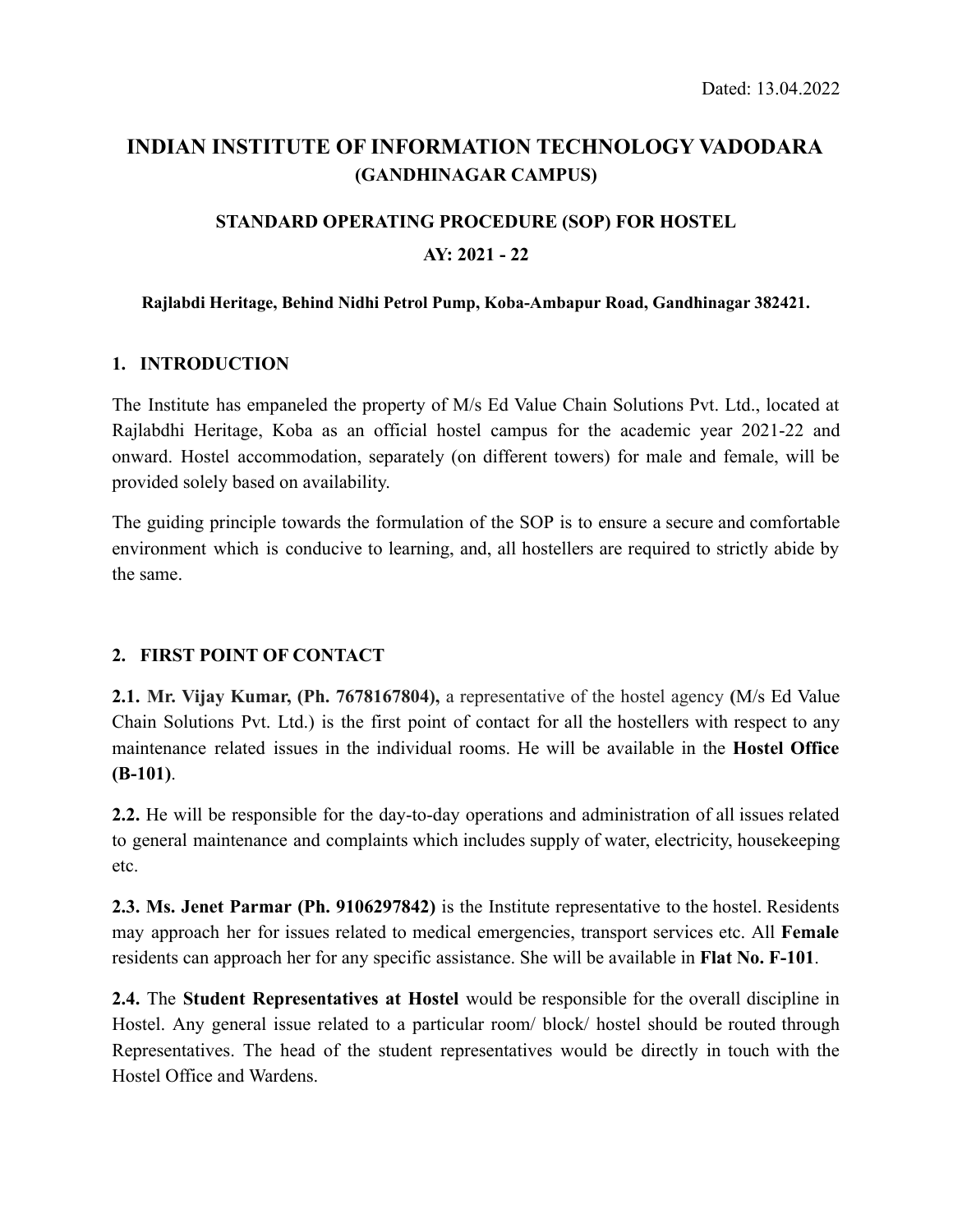#### **3. WARDENS**

**3.1.** The Wardens are responsible for overall administration of the hostel. They are responsible for implementation of decisions taken at the Institute level duly approved by the Director. They are also responsible to enquire into any acts of indiscipline, misconduct or inappropriate behaviour brought to the notice.

#### **3.2. Name and contact number of the Wardens:**

#### **Dr. Pramit Mazumdar (Male Students) Phone: 9337167027**

#### **Mrs. Madhu Kumari: (Female Students) Phone: 9631054038**

All queries regarding Hostel are to be sent to **hostel warden@iiitvadodara.ac.in.** This mail id is accessed by both the Wardens.

#### **4. HOSTEL ADMISSION**

**4.1.** Report to the hostel address:

Rajlabdi Heritage, Behind Nidhi Petrol Pump, Koba-Ambapur Road, Gandhinagar 382421.

**Google Map Coordinates:** 23.145863643704104, 72.63007493521117

**4.2.** Log date and time of arrival in the register kept at the security post.

**4.3.** Go to the Hostel Office, B-101 (Contact Person: Mr. Vijay Kumar, Ph. No. 7678167804).

**4.4.** Submit proof of Payment of Hostel Rent.

**4.5.** Fill and submit the Hostel Admission Form. (Keep passport size photographs)

**4.6.** Get your hostel seat allotted and move to the allotted room in the flat.

**4.7.** At the time of admission to the hostel, a declaration agreeing to abide by the Hostel Policy, Rules and Code of Conduct for Hostellers as may be notified from time-to-time shall be signed by the residents and countersigned by his/her Parent/ Legal Guardian/ Local Guardian.

**4.8.** On admission, the student will be allotted a Flat which will be shared with other batchmates. The arrangement of accommodation within the flat is to be combinedly decided by flatmates/ allottees.

**4.9.** The hostel management also reserves the right to move the hostellers to other hostel rooms, if such a need arises, from time to time.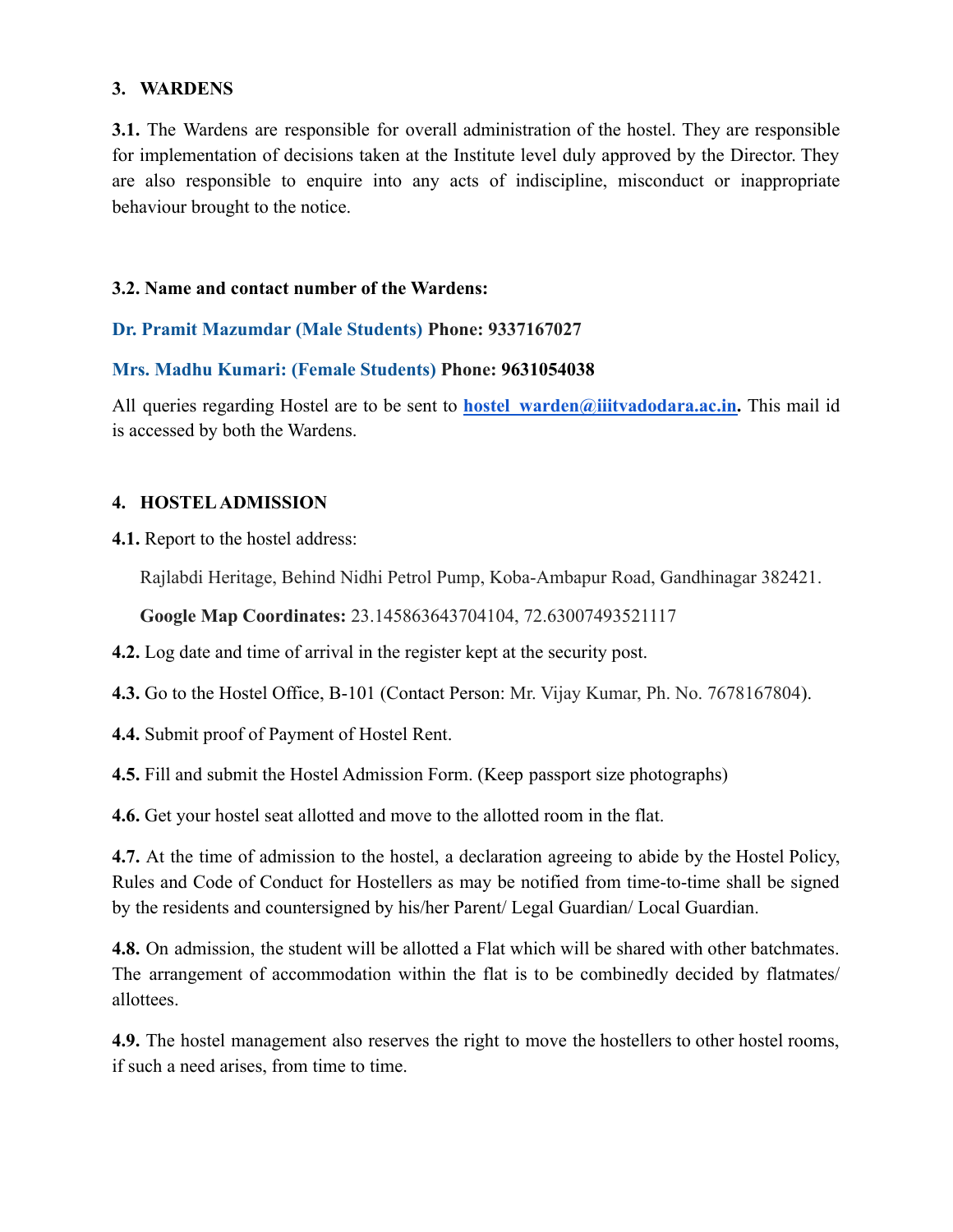### **5. FURNITURE, FIXTURES & CONSUMPTION OF ELECTRICITY**

**5.1.** On hostel admission, each resident will be provided with the essential furniture and fixtures (01 Bed, 01 Study-Table, 01 Chair, 01 Almirah, Curtains, Light, Fan & 01 RO filter for a flat). The students should ensure that furniture and fixtures are maintained in good condition.

**5.2.** Hostellers are required to hand over furniture and other room fittings in good condition when they change/ vacate the hostel. Failing which the concerned student/s will be charged for the damaged furniture/materials.

**5.3.** Room rent is inclusive of electricity upto **35 units per student** (*i.e*., 175 units for 2-BHK flats & 245 units for 3-BHK flats). Any additional consumption of electricity will be charged by the hostel agency which will be distributed to all residents of the flat.

**5.4.** In case of Cooler or Air conditioner installation, students are strictly advised to inform the hostel office with a No-Objection Certificate (NOC) signed by all flatmates. Since the excess electricity bill (read Guideline 5.3) has to be paid by the flat residents.

**5.5.** Complaint Register is available at Hostel Office for any issue related to Maintenance. Wardens and the Hostel management would look into the Register. Complaints documented in the Register would only be considered for further actions.

**5.6.** Lift and other common Logistics within the Hostel Premises should be handled carefully. The Hostel agency reserves the right to penalise students as per Institute Disciplinary Manual for any activity that damages the common properties.

### **6. HOSTEL MESS**

**6.1.** At present M/s Jaiswal Canteen V, Ahmedabad is providing catering services. All hostellers are required to use the services in the Hostel Mess. Cooking is banned in the Flats.

**6.2.** For admission to the Hostel Mess, hostellers are required to deposit a Mess Advance in mutual agreement with the Caterer.

**6.3.** The Mess Timings are sync with the academic time-table of the Institute. For details check the notice board of the Mess.

**6.4.** The Student Representatives at Hostel are responsible for communicating the complaints & grievances of the hostellers to the Caterer. Constructive suggestions are always welcome.

**6.5.** Cooking is banned in the hostel rooms. Electric kettles are permitted in view of the ongoing pandemic and should be used only for boiling water. Any other electric gadget found in the student's room will be confiscated and penalised.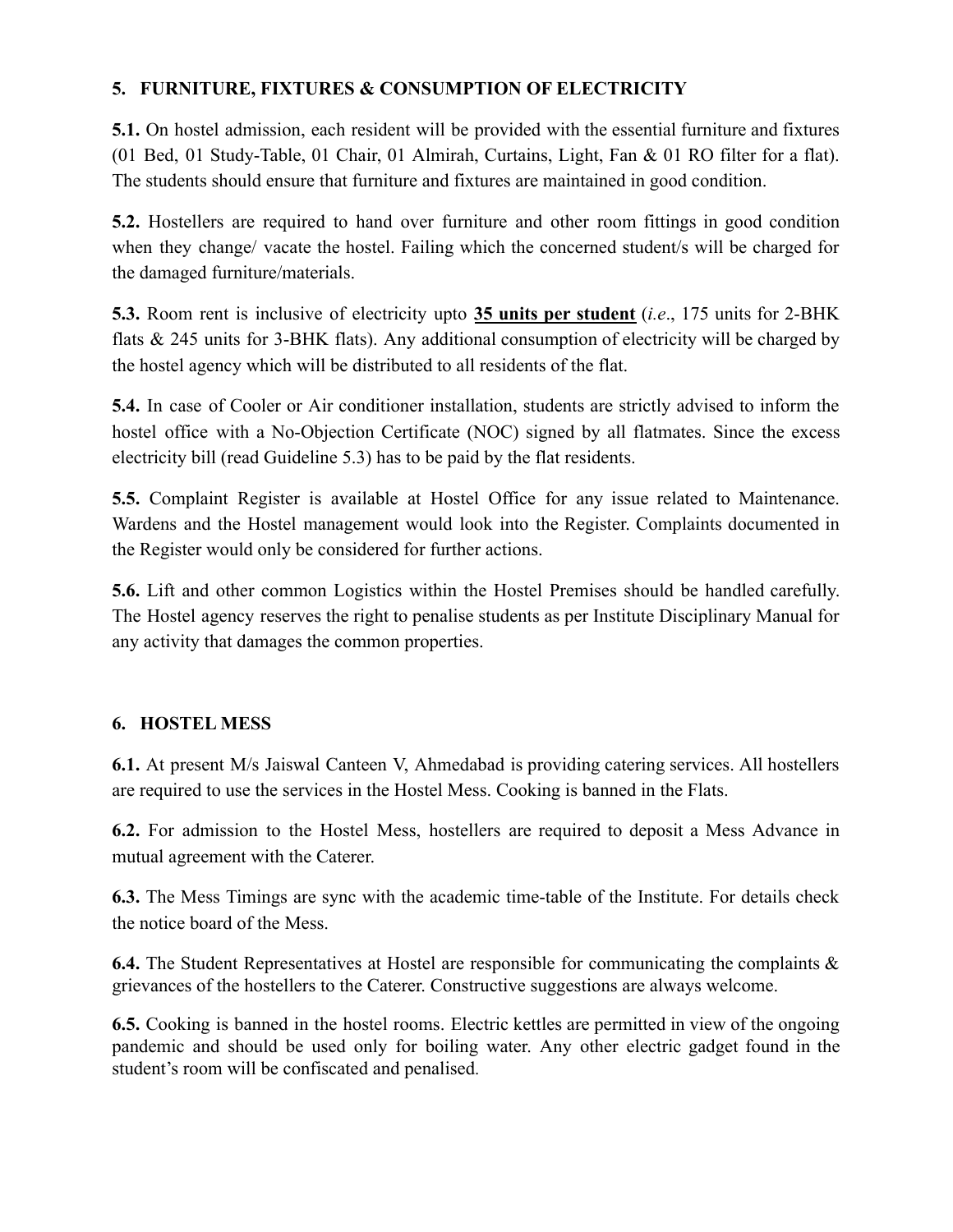### **7. HOSTEL TIMINGS AND RESTRICTIONS**

**7.1.** All hostellers should return back to their respective flat before **11:00 PM.** Upto 30 minutes of delay will be permissible with writing proper written justification in the entry register at the gate.

**7.2.** No entry or exit to the hostel will be allowed between **11:30 PM** till **6:00 AM** next morning.

**7.3.** In special circumstances such as delay in flight/train/bus etc, residents may be permitted to exit/enter into the hostel with prior email approval with supporting documents (before 7:00 PM) of the respective Wardens.

**7.4.** All the students residing in the hostel are instructed to stay inside their rooms after midnight, and thus refrain from staying in common areas such as the lawn within premises. This is to avoid unnecessary movement and noise which disturbs other students and residents.

**7.5.** Movement of students in the basement is not permitted (except using the Gym facility).

**7.6.** Visit to other flats is discouraged after midnight. Complaints in this front will be handled as per Disciplinary Manual.

**7.6.** In case of medical emergencies during night, the residents can visit local hospitals in the Institute emergency vehicle. Following Hospitals are in close proximity:

I. Civil Hospital, No.G-2, GH Road, Sector-12, Gandhinagar.

II. SMVS Swaminarayan Hospital, Gandhinagar - Ahmedabad Road, beside Swaminarayan Dham, Urjanagar 1, Randesan, Gandhinagar, Gujarat 382007

III. Apollo Hospitals International Limited, Plot No.1 A, Bhat GIDC Estate, Gandhinagar, Gujarat 382428

### **8. HOSTEL ATTENDANCE**

**8.1.** All the hostellers have to mark daily attendance in the designated register.

**8.2.** Those who fail to mark the attendance for three consecutive days, their names will be published on the notice board for record and legal purposes.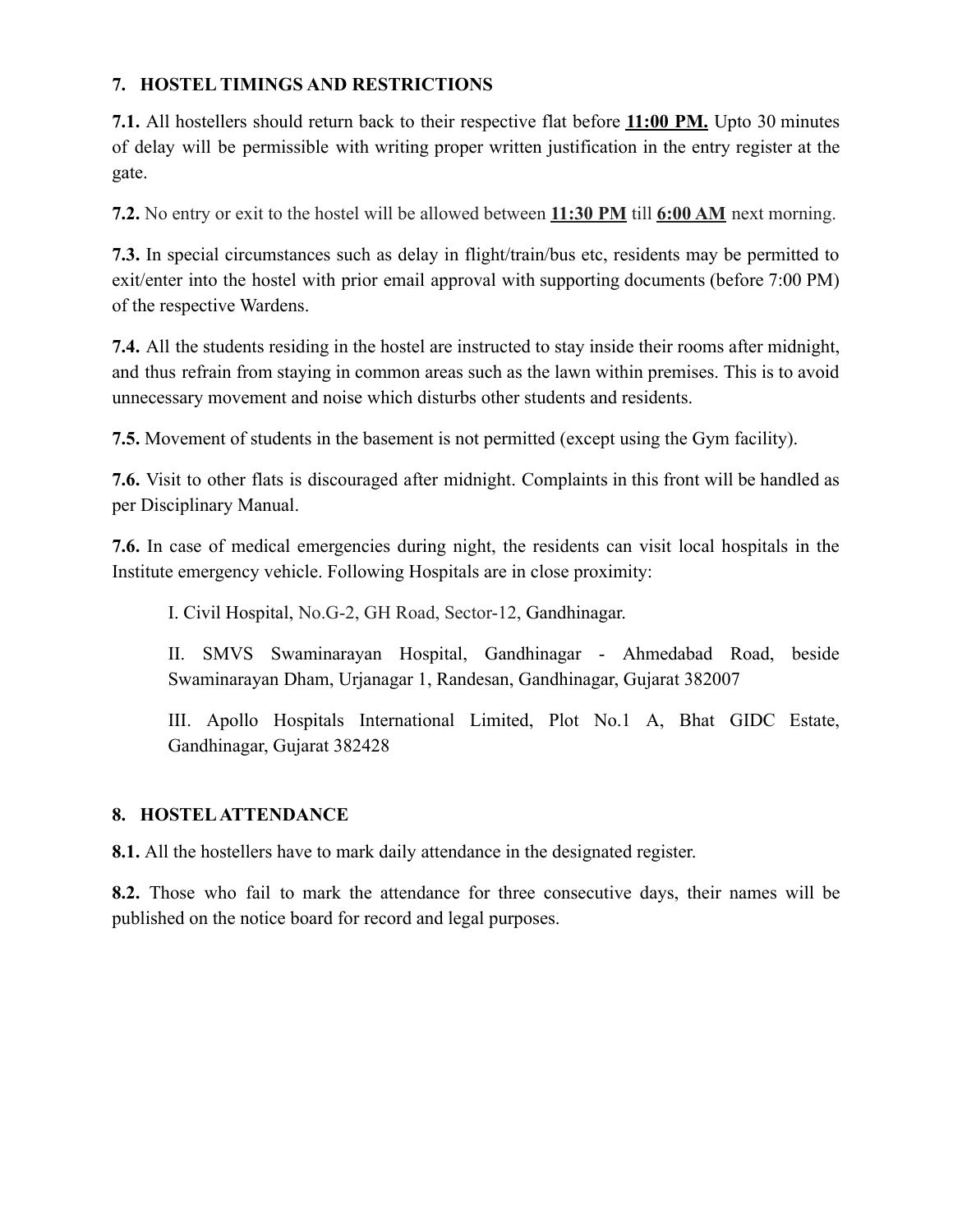#### **9. PARENTS / AUTHORISED VISITORS**

**9.1.** Parents / Authorised visitors of the hostellers are allowed to visit their wards between **5.30 PM to 8.30 PM on weekdays** and between **3.00 PM to 8.30 PM on holidays**.

**9.2.** Parent / Guardian / Visitor or any person is **NOT** allowed to visit / stay with the hostellers in their Flat. They can meet at the Mess area or open spaces within the hostel premises.

**9.3.** Male (Female) is **NOT** permitted to enter into Female (Male) Block. No one is allowed to stay in another's flat (same gender) after 11.30 PM.

**9.4.** Followings are the advisory to the non-residents planning to visit the hostel to collect their belongings / office work and requesting for a temporary accommodation:

**9.4.1.** Send a request email to Mr. Pravesh (pravesh.bhadviva@gmail.com) well in advance providing the complete travel plans ahead.

**9.4.2.** Not permitted to stay / share any existing students' flat / room.

**9.4.3.** Guest room accommodation will be provided on applicable charges as mentioned by the agency.

**9.4.4.** Not permitted to stay more than one night.

### **10. INSTITUTE VACATION**

**10.1.** During notified Institute vacations, hostellers must remove / pack all of their belongings from their allotted Flat in order to allow the hostel agency to carry out maintenance work.

**10.2.** Students who prefer to stay back in the hostel during the semester break for Internship/Professional Practice/Summer Term, etc., should take prior permission from the Hostel Agency.

### **11. PERSONAL MOTORISED VEHICLE**

Hostellers are not allowed to use any personal motorised vehicles. Parents are requested not to provide any motorised vehicle for their ward. Students are strictly instructed to use transport provided by the Institute.

### **12. CELEBRATING SOCIAL FESTIVALS AND BIRTHDAYS**

Hostellers may celebrate festivals and birthdays without disturbing other inmates. However, all the functions/celebrations are to be concluded before **10:00 PM**. There should not be any kind of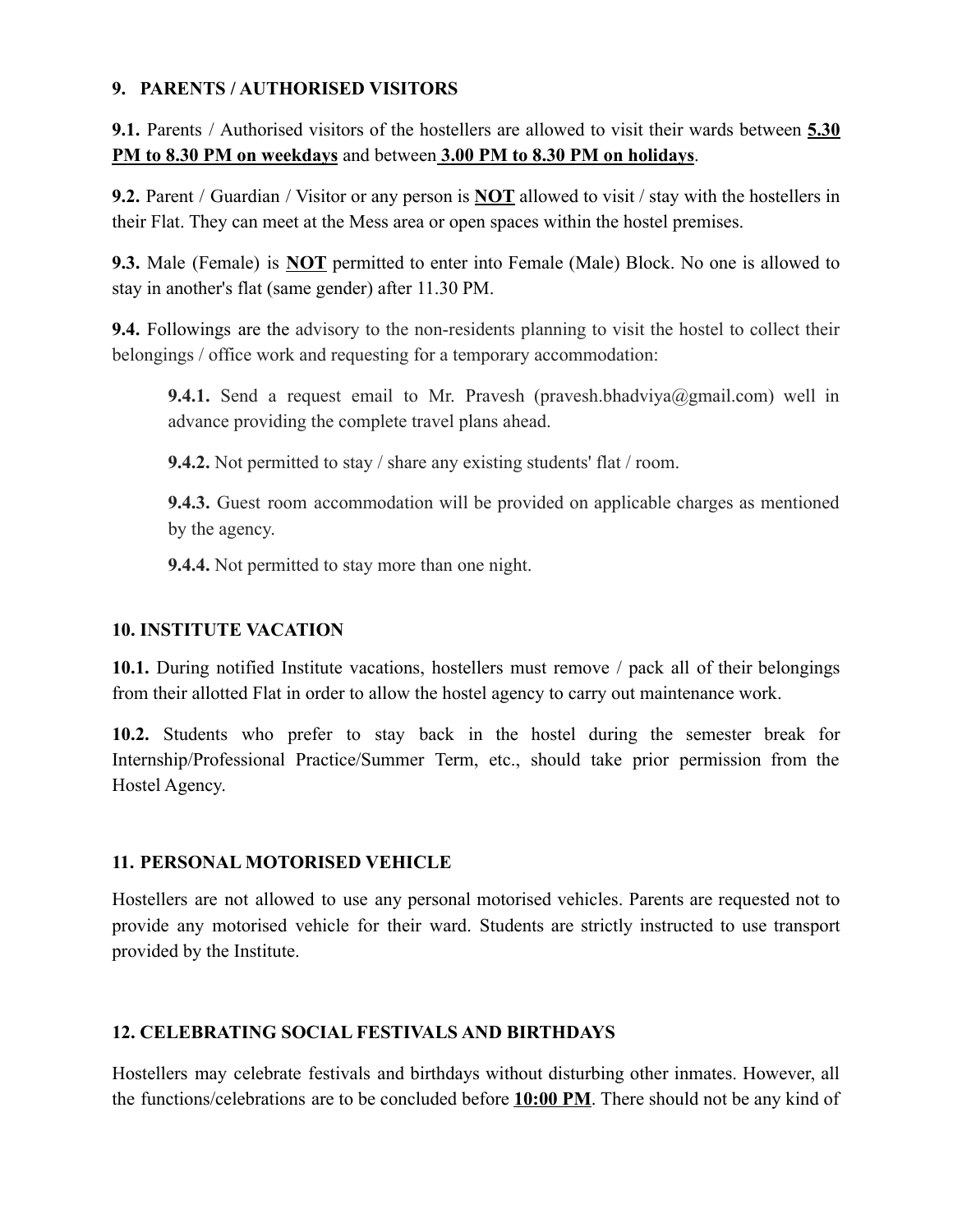discomfort caused to other Hostellers and other occupants in the hostel premises. No outside guest(s) or interference of any kind will be allowed. Spoiling walls with cake or wet balls (football etc.) will attract fine. Noise level, volume of music system, etc. must be kept low at all times. Practising for various competitions will not be considered as an exception. Any noise (including music, mutual discussion) causing disturbance to other hostel mates/ society residents will lead to disciplinary action against the students.

### **13. RECREATION / SPORTS FACILITY**

Limited Space for recreational activities, gymnasium and games are provided within the hostel premises. Hostellers are allowed to use these facilities as per the timings circulated time-to-time from the respective **PIC of the Club**. Entry to the activity room and the Gym in Hostel are not permitted during 9:00 - 16:00 Hrs. on working days.

### **14. MEDICAL EMERGENCY**

**14.1.** Any accidents or sudden illness should immediately be reported to **Ms. Jenet Parmar**.

**14.2.** In case of a medical emergency, the Institute support is limited to providing first-aid medical care only and Parents/ Guardians will be informed immediately. Hence, it is very important that the Phone/ Contact numbers must be updated by the hostellers/ parents. Treatment is the responsibility of Parents/ Guardian or the student himself/ herself. The student insurance can be used for treatment as admissible under the policy.

**14.3.** The Institute will take all precautions in providing minor first aid medical care within the Hostel, and if deemed necessary, the concerned hosteller should visit the local hospital for medical attention and hospitalisation. The Institute shall not be held responsible for any incident or consequence during the provision of this service.

**14.4.** Further, the Institute shall not be held responsible in cases of any medical exigencies such as accidents, which may occur inside the hostel premises and journeys to and from the Institute, including Institute Transport facility.

**14.5.** The Institute shall not be liable in Law for any accident injury or damage caused to a hosteller due to any act or omission or commission by the concerned hosteller and /or if such injury or damage arises due to the concerned student failing to adhere to prescribed safety norms or directions or instructions or failure to adhere to the code of conduct prescribed.

**14.6.** To cater medical emergencies at night, a vehicle will be available in the hostel premises. For medical emergency vehicle requirements, the students are required to meet Ms. Jenet Parmar. The emergency vehicle will take the patient to Civil Hospital, Gandhinagar. Maximum two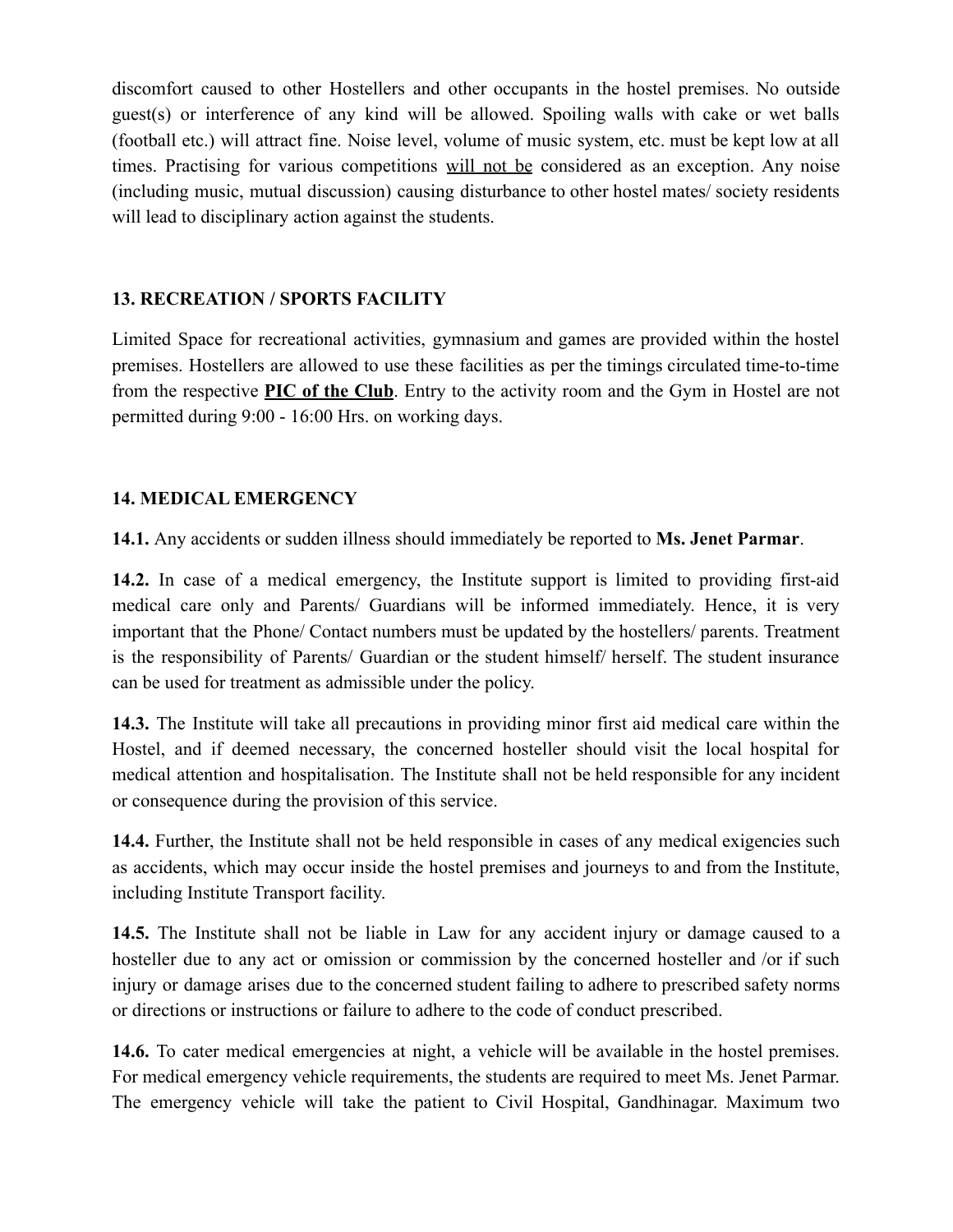students can accompany the patient. Use of the medical vehicle for any unauthorised use shall be dealt with as per the Institute policy.

### **15. FLAT INSPECTION**

All flats are subject to periodic and/or unscheduled inspection by the Hostel Agency / Wardens / Representatives of the Wardens. Any unauthorised activities found during the inspection would be handled as per the Institute Disciplinary Manual.

### **16. CODE OF CONDUCT FOR HOSTELLERS: DO'S & DON'TS**

Refer to Students Discipline Manual for details: [http://iiitvadodara.ac.in/pdf/01\\_Draft\\_Disciplinary%20Manual\\_IIITV.pdf](http://iiitvadodara.ac.in/pdf/01_Draft_Disciplinary%20Manual_IIITV.pdf)

| Do's                                                                                                                     | Don't                                                                                                                                    |
|--------------------------------------------------------------------------------------------------------------------------|------------------------------------------------------------------------------------------------------------------------------------------|
| Maintain discipline inside and outside the<br>Hostel premises.                                                           | Involve/get involved in any unlawful activity,<br>violate any rules and regulations of the Hostel<br>leading to unbecoming of a student. |
| Avoid visiting public places. Wear a mask.<br>Keep your Institute Identity Card always with<br>you.                      | Meddle with furniture $&$ fixtures provided in<br>the Flat.                                                                              |
| Show your Identity Card to security personnel<br>or any other authorities of Hostel / Institute as<br>and when demanded. | Create a disturbance in the Hostel premises.                                                                                             |
| Always lock your Flat before going out.                                                                                  | Hang your clothes in other areas than in the<br>designated place.                                                                        |
| Keep your room tidy, neat and clean at all<br>times.                                                                     | Keep or feed pets of any kind in your Flat or<br>hostel premises.                                                                        |
| Lodge a complaint for any maintenance work.                                                                              | Steal, cheat or spread rumours. Never use<br>things without the permission of the fellow<br>hosteller.                                   |
| Share your problem(s) individually with the<br>respective representatives.                                               | Use/ possession of motorised vehicles in the<br>hostel premises.                                                                         |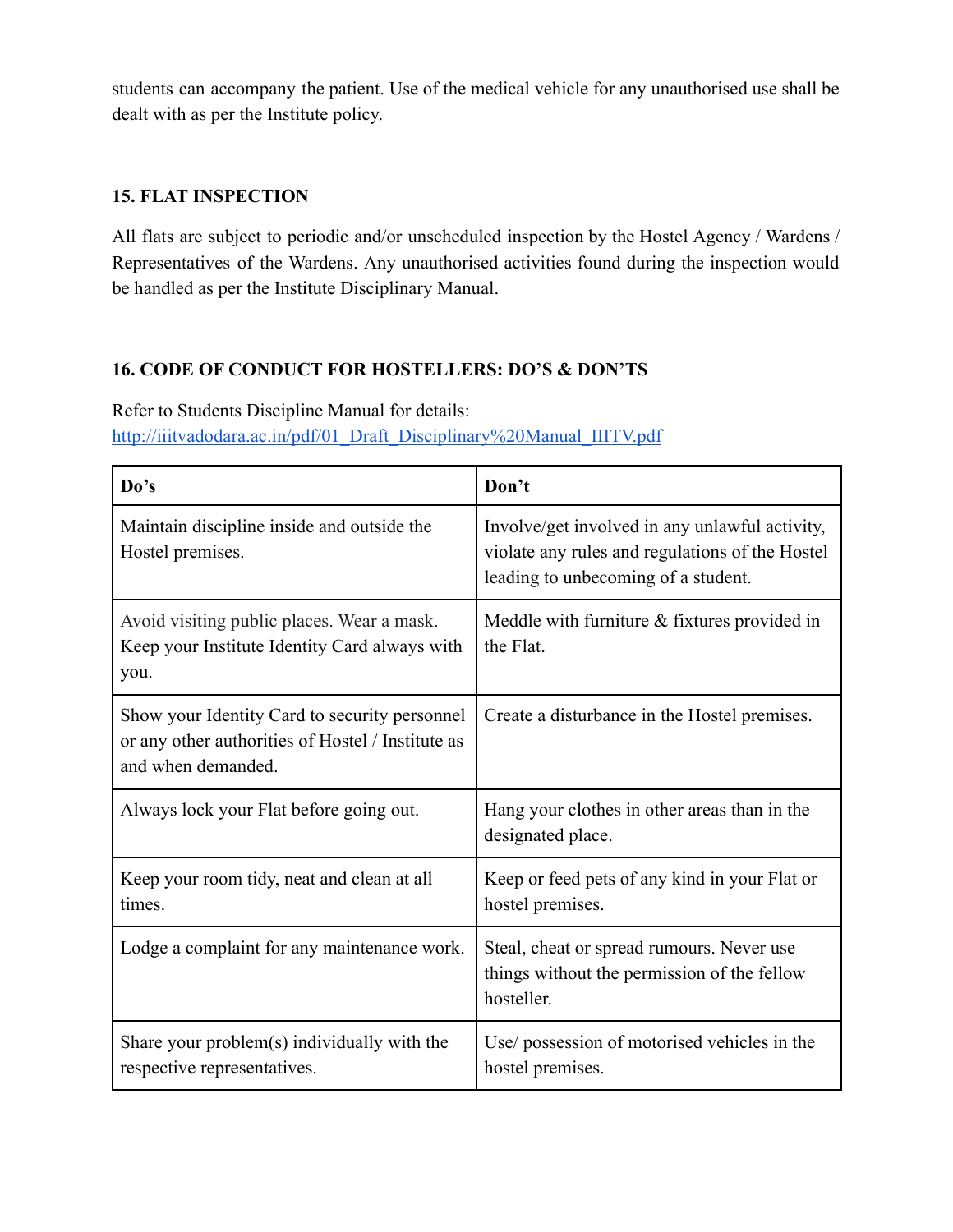| Take special care of your mobiles and give<br>your number to only authorised persons.                              | Bring extra furniture and/or fixtures into the<br>Flat except with the permission of the<br>concerned hostel agency.                                                                                                        |
|--------------------------------------------------------------------------------------------------------------------|-----------------------------------------------------------------------------------------------------------------------------------------------------------------------------------------------------------------------------|
| Keep your valuables and cash under lock.                                                                           | Hire services of house keeping staff for<br>personal work even on payment basis.<br>However, in a few exceptional cases like<br>illness, students can avail the same with the<br>permission of the concerned hostel agency. |
| Save electricity and water. Switch off the fans<br>and lights and check water taps whenever you<br>leave the Flat. |                                                                                                                                                                                                                             |

### **17. STRICTLY PROHIBITED ACTIVITIES**

**17.1.** Ragging in any form is banned inside and outside the hostel premises. Strict action will be taken against defaulters. No leniency will be shown to offenders. Students involved in ragging will be handled as per the Institute discipline manual.

**17.2.** Consumption/possession of alcohol, smoking or use of tobacco, narcotic drugs, possession of obscene pictures, posters, lethal weapons or inflammable materials and the related products are strictly banned in the Hostel premises. In case any student is found to be guilty in this front, the cases will be handed over to the law and order authorities.

**Note:** All hostellers are advised to extend their full cooperation to see that no unauthorised person enters the hostel premises. If a hosteller finds any such unauthorised person, the matter should be brought immediately to the notice of security personnel for further action.

### **18. MEDICAL INSURANCE POLICY**

**18.1** All students of IIIT Vadodara are enrolled for cashless Medical insurance limited to 1-Lakh.

**18.2** The medical insurance is valid for Indoor treatment only where hospitalisation is for at least 24 hours. Please refer to detailed terms and conditions from the Insurance company website.